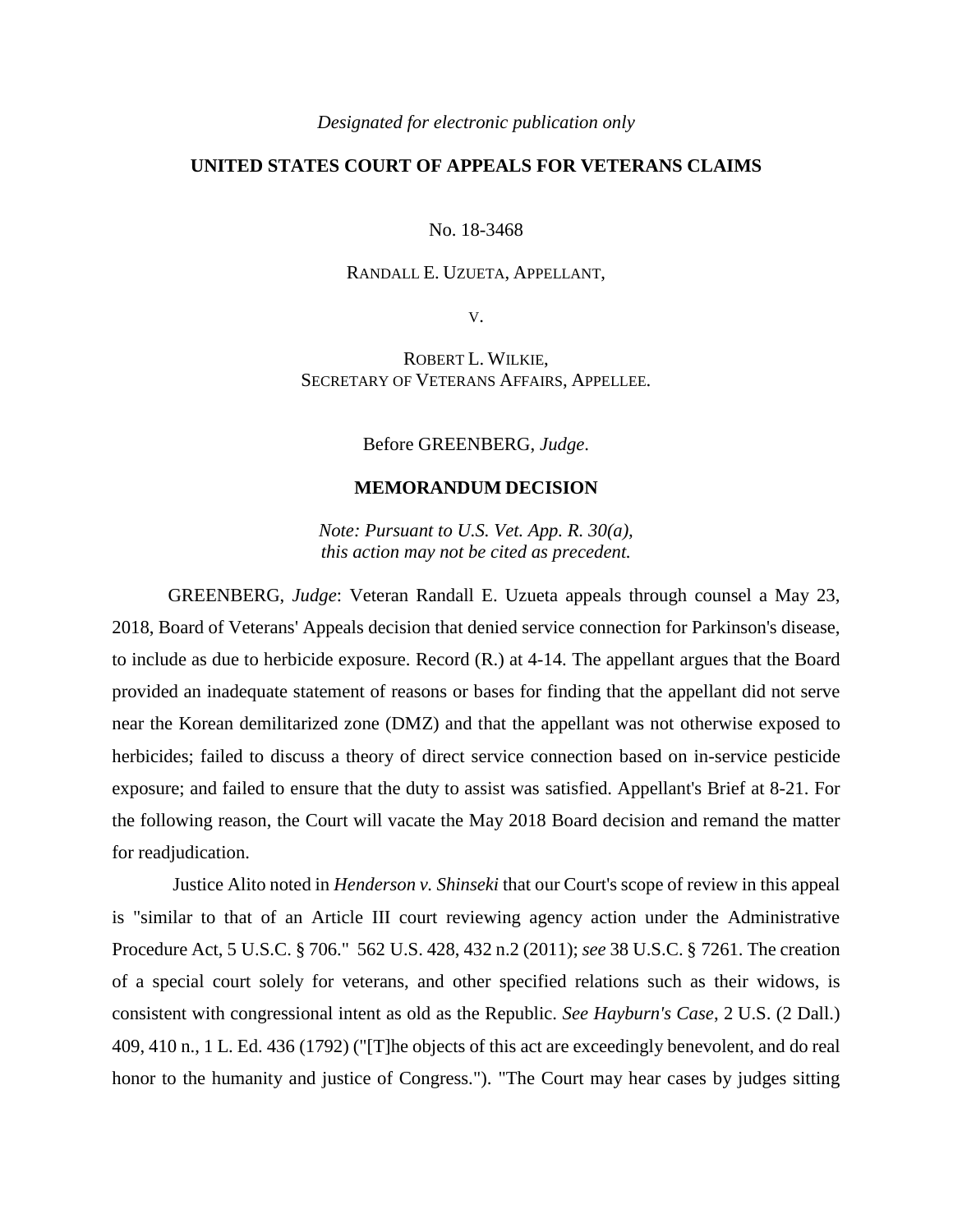alone or in panels, as determined pursuant to procedures established by the Court." 38 U.S.C. § 7254. Accordingly, the statutory command of Congress that a single judge may issue a binding decision, pursuant to procedures established by the Court, is "unambiguous, unequivocal, and unlimited." *Conroy v. Aniskoff*, 507 U.S. 511, 514 (1993); *see generally Frankel v. Derwinski*, 1 Vet.App. 23, 25-26 (1990).

From the beginning of the Republic, statutory construction concerning congressional promises to veterans has been of great concern. "By the act concerning invalids, passed in June, 1794, vol. 3. p. 112, the secretary at war is ordered to place on the pension list, all persons whose names are contained in a report previously made by him to congress. If he should refuse to do so, would the wounded veteran be without remedy? Is it to be contended that where the law, in precise terms, directs the performance of an act, in which an individual is interested, the law is incapable of securing obedience to its mandate? Is it on account of the character of the person against whom the complaint is made? Is it to be contended that the heads of departments are not amenable to the laws of their country?" *Marbury v. Madison*, 5 U.S. 137, 164, 2 L. Ed. 60, 69 (1803).

The appellant served on active duty in the U.S. Air Force from January 1968 until June 1969 as a cook. R. at 237 (DD Form 214). He was stationed at Taegu in South Korea. R. at 195.

In 2004 and 2005, the appellant began experiencing thinking and concentration problems and feeling shaky, lightheaded, and weak. R. at 479, 548. In February 2008, the appellant was diagnosed with Parkinson's disease. R. at 505.

In April 2010, the appellant filed for benefits based on service connection for Parkinson's disease. R. at 540-56. He stated that he was temporarily deployed to Seoul, Kimpo, and Inchon, where he was housed in huts with local farmers. R. at 550. The appellant said that the locals sprayed unknown herbicides and pesticides, "which may have contained Agent Orange," and that some of his temporary duty stations may have contained storage facilities for Agent Orange. R. at 550.

The Joint Services Records Research Center (JSRRC) issued a memorandum in November 2014. R. at 195. The JSRRC found that the Department of Defense had not identified any Air Force units that were exposed to Agent Orange in South Korea and that the appellant's personnel records did not show exposure to any herbicides in service. R. at 195. It concluded that "exposure to Agent Orange or other tactical herbicides cannot be conceded at this time." R. at 195.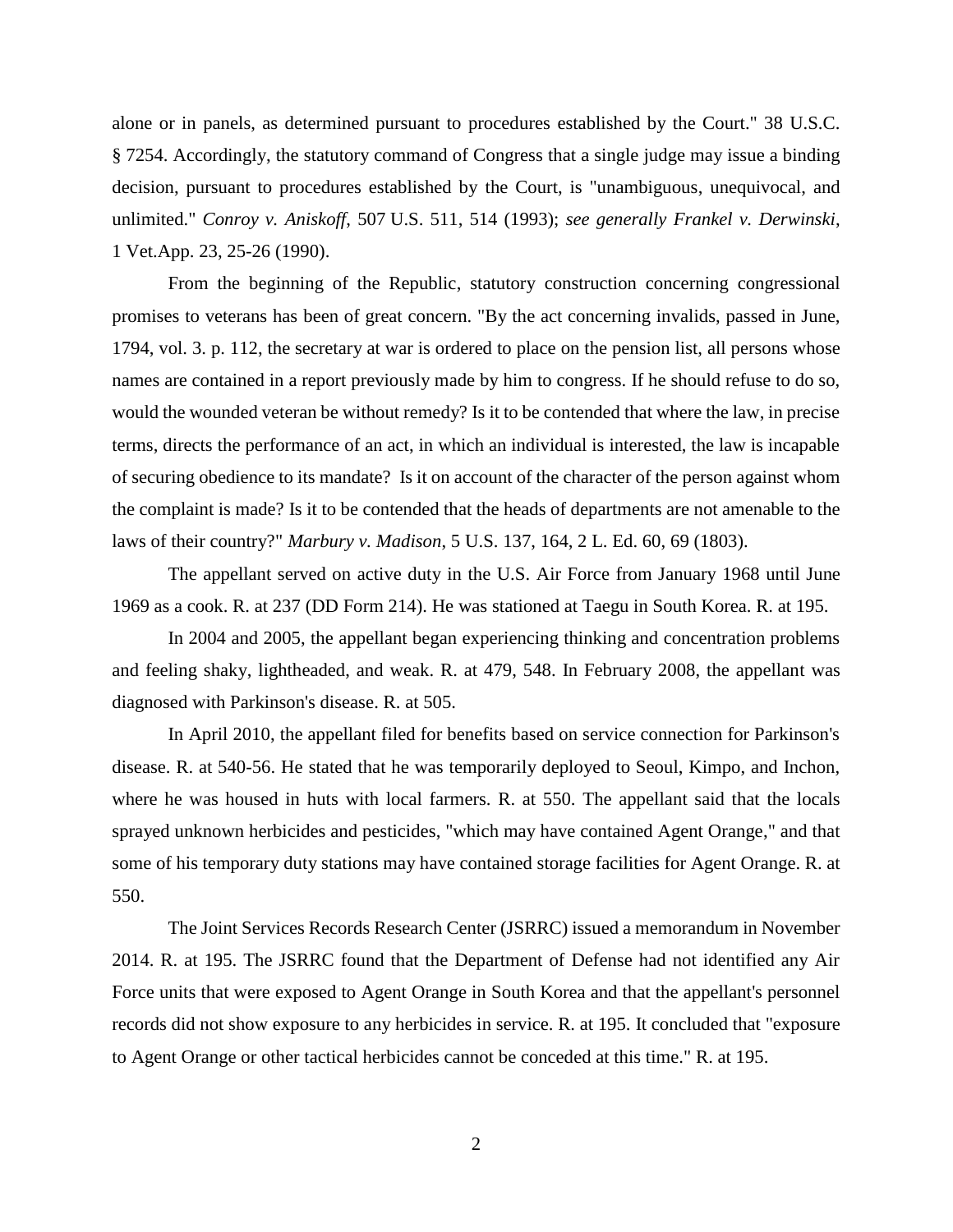The appellant submitted a January 2015 letter from his private physician, who wrote that "it is likely that [Parkinson's] disease may begin many years before the onset of motor symptoms so that exposure and first symptom onset may be decades apart." R. at 153.

At an April 2017 Board hearing, the appellant recounted handing herbicides to local farmers who then used the chemicals to control the weed population around their huts. R. at 22- 23. He said that he was exposed to herbicides when he lived in the huts. R. at 22, 25.

In May 2018, the Board denied service connection for Parkinson's disease, to include as due to herbicide exposure. R. at 4-14. The Board found that the competent evidence of record did not reflect presumptive or actual exposure to herbicide agents. R. at 6-7, 10-11. As to the issue of presumptive exposure to herbicides, the Board noted that though the appellant stated that he served near the Korean DMZ, the appellant's unit was not listed as serving near the DMZ. R. at 10. The Board found that lay statements alone were insufficient to demonstrate service near the DMZ. R. at 11. With respect to actual exposure to herbicides, the Board noted that the JSRRC was unable to verify that the appellant was exposed to herbicides in service, or that he was stationed anywhere that used, stored, sprayed, or transported herbicide agents. R. at 10-11. The Board found that "[a]bsent corroborating evidence, the [appellant's] lay statements that he was exposed to herbicide agents [was] insufficient to establish actual exposure because he has not submitted any evidence that he possesses the expertise necessary to opine on the technical matter of herbicide agent exposure." R. at 11 (citing *Layno v. Brown*, 6 Vet.App. 465, 469-70 (1994)). Finally, the Board noted that neither the appellant nor the record suggested that the Parkinson's disease could be related to an in-service event other than herbicide exposure. R. at 11. This appeal ensued.

The Court concludes that the Board provided an inadequate explanation of reasons or bases for finding that the appellant had not been exposed to herbicides while in service. *See* 38 U.S.C. § 7104(d)(1) (Each decision of the Board shall include . . . a written statement of the Board's findings and conclusions, and the reasons or bases for those findings and conclusions, on all material issues of fact and law presented in the record."). The Board found that the appellant's lay statements were insufficient to establish exposure to herbicides because "he ha[d] not submitted any evidence that he possesse[d] the expertise necessary to opine on the technical matter of herbicide agent exposure." R. at 11 (citing *Layno*, 6 Vet.App. at 469-70). Although lay statements are incompetent with respect to matters requiring medical expertise, they are competent evidence as to matters within the realm of the individual's personal knowledge. *See Layno*, 6 Vet.App. at 469-70 (holding